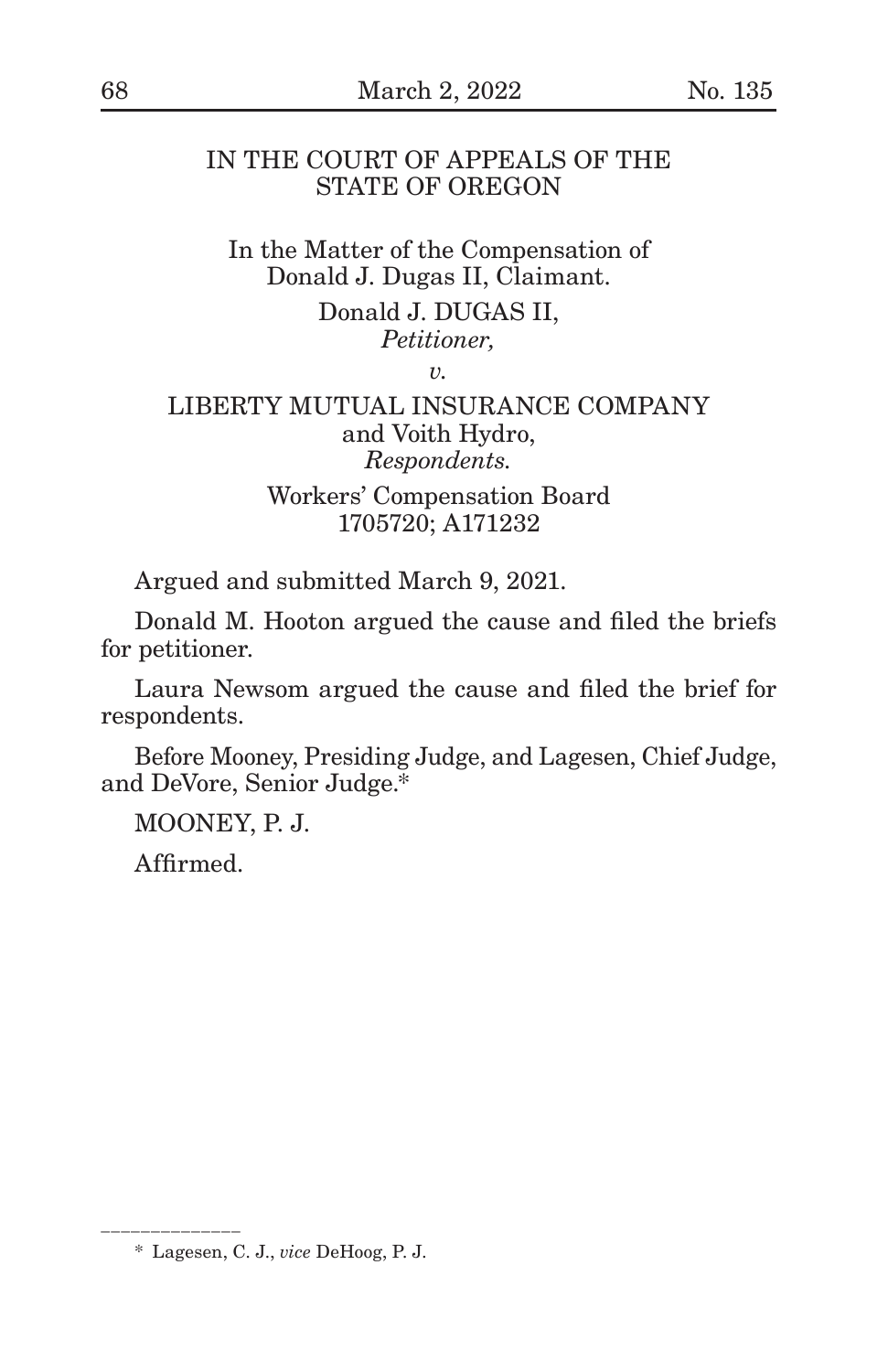## **MOONEY, P. J.**

Claimant seeks review of an order of the Workers' Compensation Board (board), dated May 8, 2019, affirming employer Voith Hydro's denial of his "new or omitted medical condition" claim for left rotator cuff tear as a "consequential condition." ORS 656.005(7)(a)(A). Employer asks us to affirm the board's order as supported by substantial evidence and reason. For the reasons that follow, we agree with employer and therefore affirm the board's order.

## STANDARD OF REVIEW

The board's determination that claimant's rotator cuff tear is not a consequential condition involves findings of fact, which we review for substantial evidence. ORS 183.482(8)(c). "Substantial evidence exists to support a finding of fact when the record, viewed as a whole, would permit a reasonable person to make the finding." *Garcia v. Boise Cascade Corp.*, 309 Or 292, 294 n 1, 787 P2d 884 (1990) (quoting  $OR\bar{S}$  183.482 $(8)(c)$ ). "As part of our review for substantial evidence, we also review the board's order for substantial reason—that is, we determine whether the board provided a rational explanation of how its factual findings lead to the legal conclusions on which the order is based." *Arms v. SAIF*, 268 Or App 761, 767, 343 P3d 659 (2015). We take the following facts from the record. ORS 183.482(7).

## FACTUAL HISTORY

Claimant injured his right hip in 2006 when, while working as a millwright, he tripped and "did the splits." He developed "traumatic arthritis" in that hip as well as narrowing of the hip joint. Dr. Lorber concluded that claimant's hip condition was medically stationary in January 2014, noting also that claimant reported "some instability, where his hip will 'collapse' after an acute pain. He has had near falls, but no complete falls."

In September 2014, in an effort to have his child support obligation adjusted, claimant emailed Dr. Wagner's office requesting that Wagner provide written verification of his hip-related disability level. In that same email, claimant mentioned as a "side note" that because of "stability issues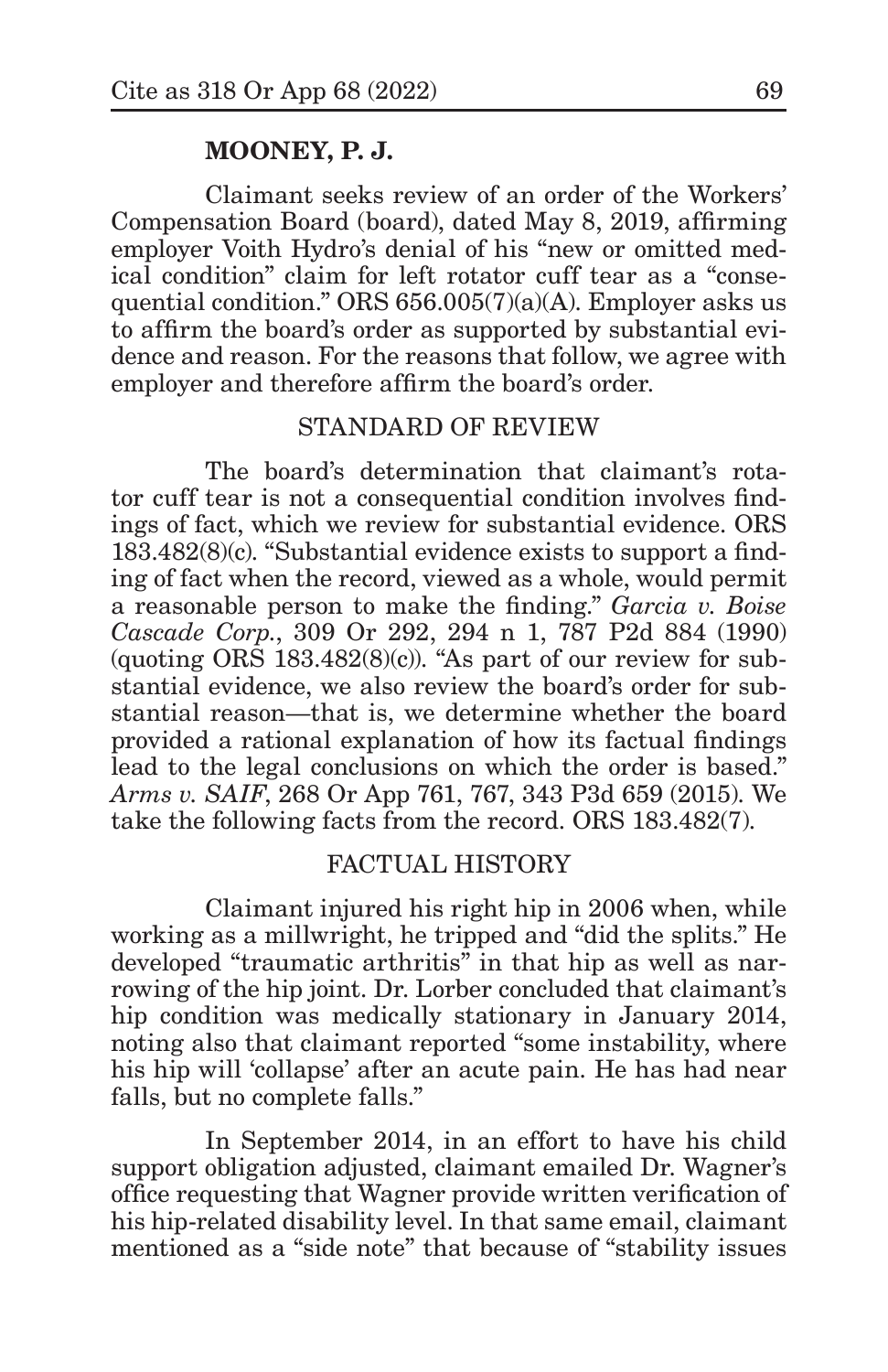related to [his] hip injury," he had fallen six weeks earlier and injured his left shoulder. That email is in Wagner's medical chart concerning claimant.

In February 2015, claimant was examined by Dr. Puziss, who wrote in his report:

"The patient notes that he has fallen about 20 times over the last six to seven years. This usually occurs when his hip catches and it gives way. \*\*\* He has limped ever since his accident. In his last fall in July 2014, he was carrying groceries, slipped and fell, landing directly onto his left lateral shoulder. This was the worst injury, and he has had shoulder pain ever since."

Puziss described "the last fall in July of 2014" as "the more important of all of his falls." In his view, "[t]he left shoulder is a consequential condition," with claimant's "multiple falls" ultimately leading to "contusions and strains of the left shoulder." Puziss suspected a left rotator cuff tear, and he suggested a left shoulder MR arthrogram for further work-up of that shoulder.

In March 2015, claimant was evaluated by Dr. Dewing. Dewing's evaluation focused primarily on whether claimant needed a total right hip replacement, although it also included an evaluation of claimant's left hip, low back, and shoulders. Dewing noted that the left shoulder was "concerning for rotator cuff pathology" and that claimant had "claimed" that the shoulder condition was "a consequence of repeated falls from right hip giving way." Dewing commented that the "repeated falls from right hip giving way" were not "documented in the existing medical records" and that the injury was likely "multifactorial and not industrially related."

In June 2015, claimant was evaluated by Dr. Toal, who, like Dewing, focused on the question whether right hip replacement surgery was medically indicated, but he also evaluated claimant's shoulders and diagnosed "[b]ilateral shoulder rotator cuff tendinopathy, not industrially related." And, like Dewing, Toal commented that he could identify "no medical records diagnosing either a contusion or a strain, and he has had no treatment for these diagnoses." Toal also concluded that claimant exhibited "symptom magnification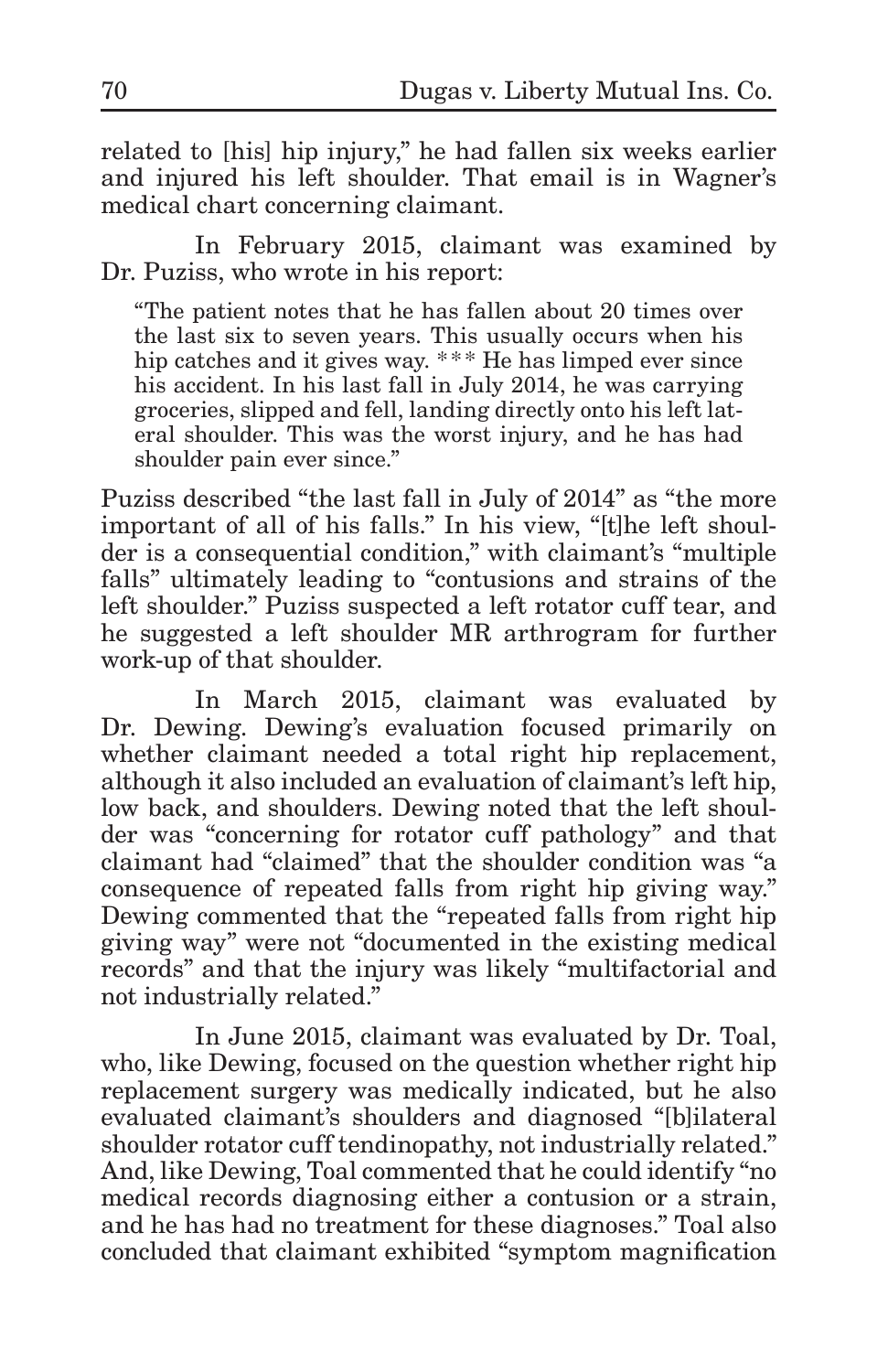and functional overlay" based, in part, on the exam and, in part, by comparing the exam with a surveillance tape taken of claimant refereeing a basketball game. Toal did not offer an alternative cause for claimant's shoulder condition other than to say that it was "not industrially related."

Claimant saw Dr. McCarron in July 2017. McCarron ordered an MRI of the left shoulder which, in turn, revealed tears in the supraspinatus and infraspinatus tendons. McCarron diagnosed claimant with a full thickness rotator cuff tear and biceps subluxation in the left shoulder. He recommended surgery. McCarron later opined that claimant's July 2014 fall as well as "a few other falls" that occurred earlier, "seem to have been as a result of the significant right hip pain resulting from the traumatic arthritis." In McCarron's opinion, the work-related hip injury caused claimant to fall, including the fall in July 2014, and was the major contributing cause of claimant's rotator cuff tear.

#### PROCEDURAL HISTORY

Claimant's claim for compensation for his hip injury was accepted in 2006. He later made two consequential condition claims under ORS 656.005(7)(a)(A) related to his left shoulder.<sup>1</sup> The first claim, filed in May 2015, was for "left shoulder contusion/strain." The second claim, filed in November 2017, was for "damage to left shoulder rotator cuff from fall(s) July 2014." Each claim was denied by employer's workers' compensation insurer, Liberty Mutual (Liberty), followed by a hearing before an administrative law judge (ALJ), and a review by the board, which upheld the denial. The first board order related to the claim for "left shoulder contusion/strain." Claimant filed, and then withdrew, his petition for judicial review of that order. The board issued a second order on May 8, 2019, which concerns the claim for

 $1$  ORS 656.005(7)(a)(A) provides:

<sup>&</sup>quot;A 'compensable injury' is an accidental injury \*\*\* arising out of and in the course of employment requiring medical services or resulting in disability or death. An injury is accidental if the result is an accident, whether or not due to accidental means, if it is established by medical evidence supported by objective findings, subject to the following limitations:

<sup>&</sup>quot;(A) An injury or disease is not compensable as a consequence of a compensable injury unless the compensable injury is the major contributing cause of the consequential condition."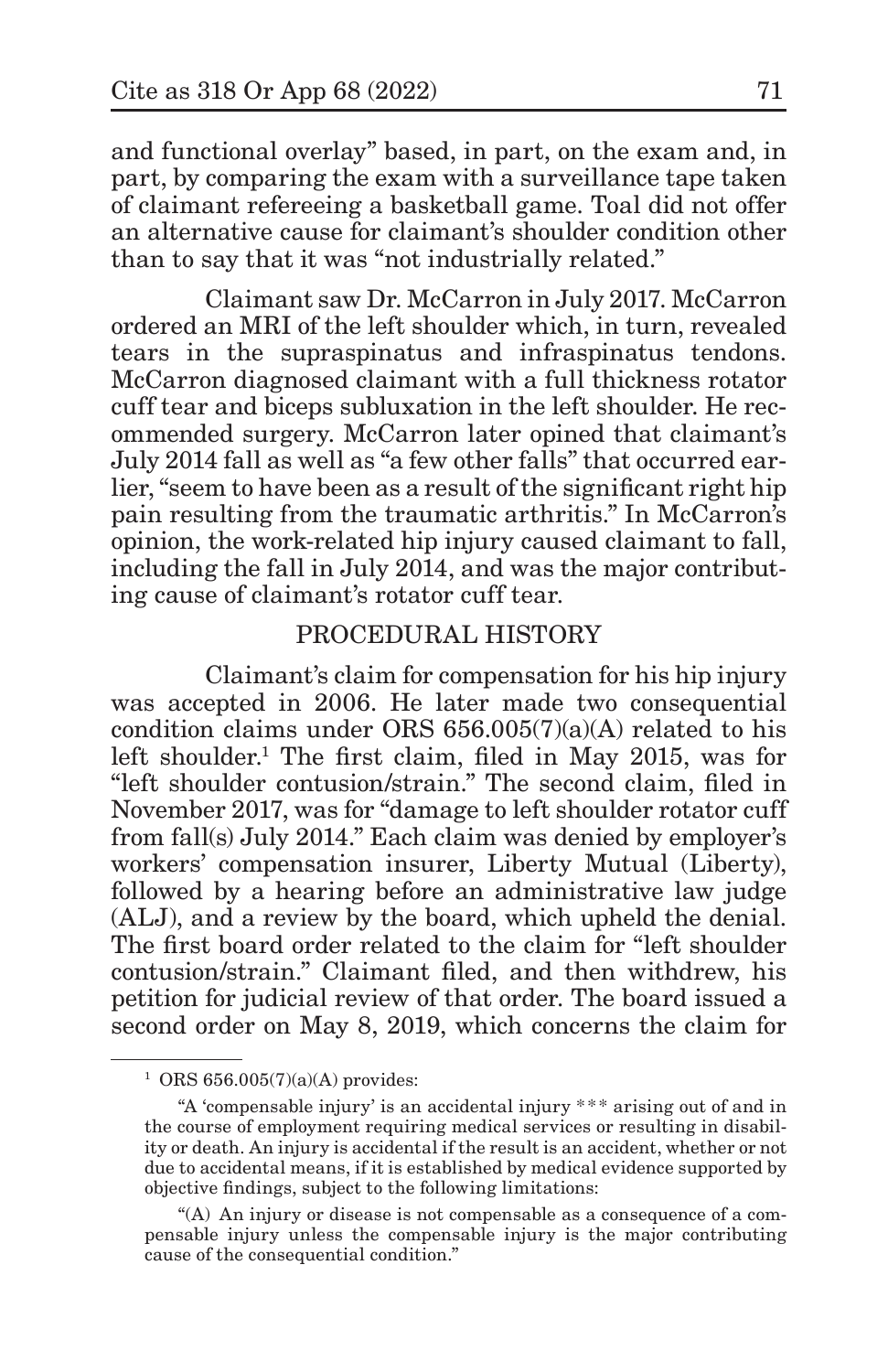damage to the rotator cuff, and is from which claimant filed the petition now before us. The procedural facts underlying the shoulder contusion/strain claim and the rotator cuff tear claim are largely the same, and we describe both here to provide context for our review of the board's May 8, 2019, order.

The first hearing was in October 2016 before ALJ Lipton. On May 17, 2017, ALJ Lipton set aside Liberty's denial of claimant's "left shoulder contusion/strain" claim, and explained:

"Claimant contends that as a result of his hip injury he falls. Sometimes he falls to the ground but usually he is able to stop himself with his left shoulder. In either event, his left shoulder has taken a beating. Dr. Wagner did not treat the condition because it was not an accepted part of Claimant's claim and Claimant had no other medical coverage. Claimant did receive acupuncture establishing that this is a condition which required treatment. Consequently, I find that Claimant has established that as a consequence of his injury he has experienced falls resulting in a left shoulder contusion/strain.

"\* \* \* \* \*

"In reaching the above results, I note that, other than Dr. Toal's outlier opinion, no examiner has questioned Claimant's effort or credibility."

Employer appealed the ALJ's order to the board.

On December 19, 2017, the board issued an order reversing the ALJ's order. The board compared the opinion of Puziss with the opinions of Dewing and Toal and noted that Dewing and Toal had expressed concern that claimant's fall history is not "documented in the medical records." The board found from that record that claimant's report of his fall history "is not reliable." Thus, the board disbelieved claimant. It found, essentially, that Puziss had based his opinion on a fall history provided by claimant that was not credible. The board concluded:

"It follows that the medical evidence from Dr. Puziss is not based on a complete or accurate history. *See Miller v. Granite Construction Co.*, 28 Or App 473, 478 (1977)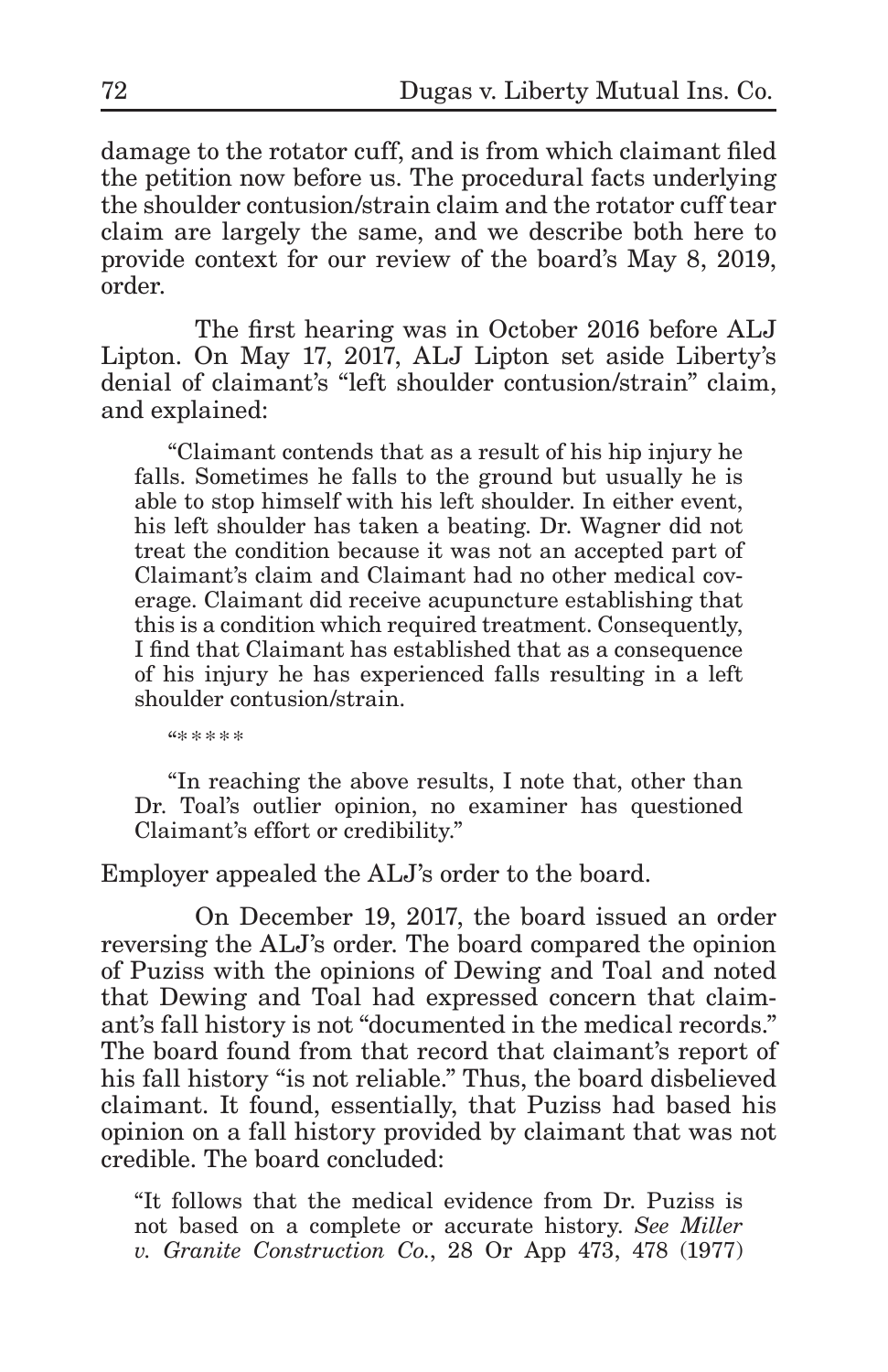(medical opinion that is based on an inaccurate [history] is not persuasive).

"No other opinion supports the compensability of the left shoulder claim. Consequently, the record does not persuasively establish that the claimed left shoulder condition is compensable. *See* ORS 656.005(7)(a)(A)."

On November 2, 2017, one month before the board released its December 19, 2017, order reversing ALJ Lipton, claimant filed a new/omitted condition claim for damage to his left rotator cuff as a consequential condition. Shortly after the board issued its December 19, 2017, order, Liberty sent claimant a letter notifying him that it had "already litigated [his] alleged left shoulder injury from falls in 2014" and that it "remains denied." The parties agree that Liberty did not issue a formal denial of claimant's November 2017 new medical condition claim and that its letter became a *de facto* denial of that claim. Claimant requested a hearing on that *de facto* denial of his November 2, 2017, claim and that is what was before ALJ Jacobson in 2018.

At that hearing, the parties argued the relative merits of whether issue preclusion applied. ALJ Jacobson issued an opinion in which she concluded that issue preclusion did not apply to claimant's November 2, 2017, rotator cuff tear claim. In so ruling, ALJ Jacobson noted the unusual posture of the claim, explaining:

"This case presents an interesting issue. Claimant conceded at hearing that the facts regarding the compensability of the left shoulder rotator cuff tear condition are essentially the same as those facts presented at the prior proceeding. While claimant offered some clarification at this proceeding, I find claimant's testimony at both proceedings substantially similar. I further note that claimant appeared credible in his presentation. However, when previously presented with these same facts, the Board found that claimant's testimony was not consistent with the contemporaneous medical record and discounted the supporting medical opinion from Dr. Puziss as a result.

"While I do not find the prior litigation proceeding preclusive with regard to claimant's ability to raise[] a new medical condition claim for a left shoulder rotator cuff tear, I am not free to disregard the Board's findings with regard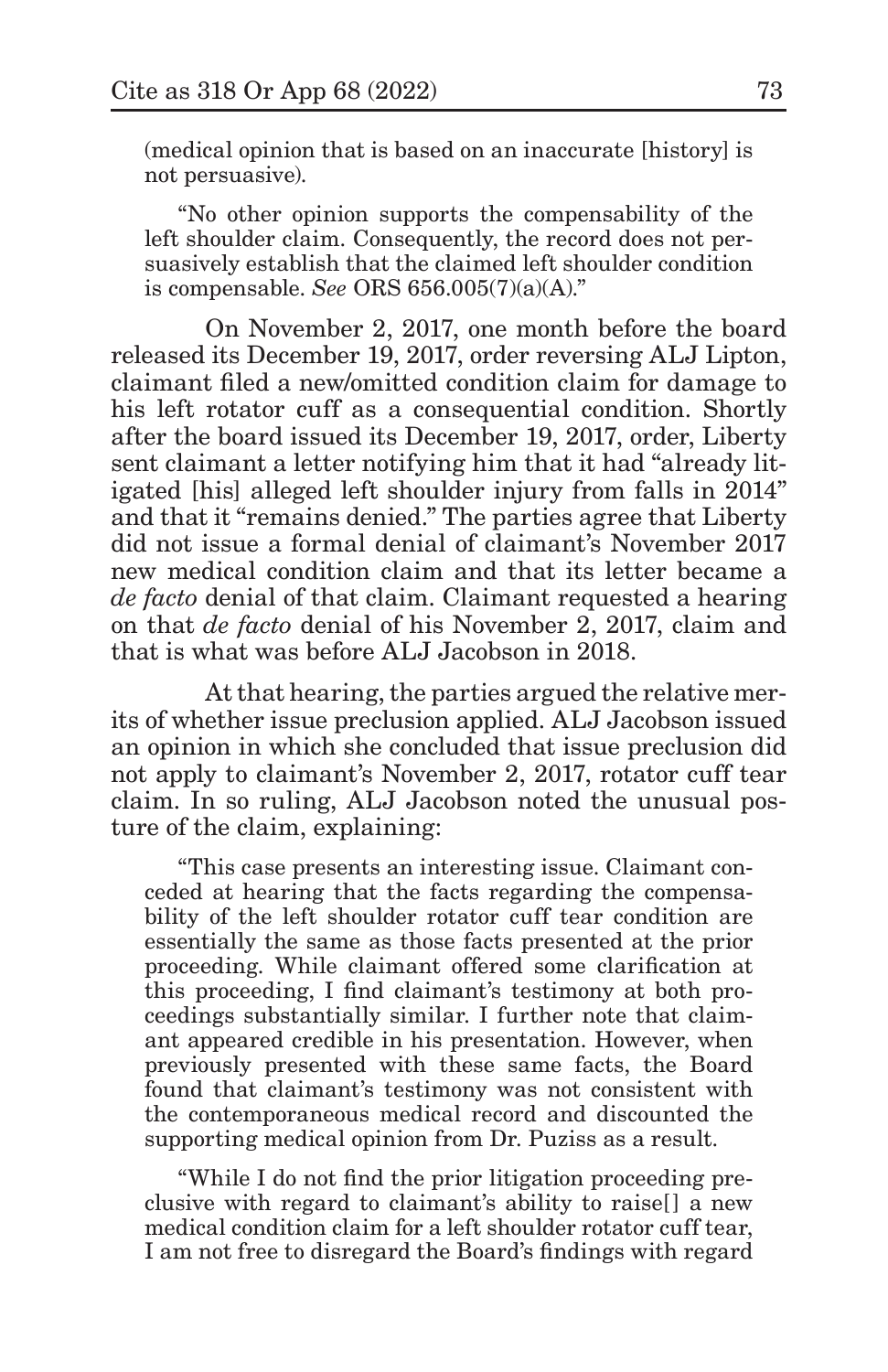to the same facts. As such, I defer to the Board's conclusion that claimant's testimony was not consistent with the contemporaneous medical record."

Accordingly, ALJ Jacobson upheld Liberty's *de facto* denial of the rotator cuff claim.

Claimant appealed ALJ Jacobson's order to the board and, on May 8, 2019, the board affirmed. The board agreed with ALJ Jacobson that the board's November 2017 order was not preclusive with regard to the evaluation of the medical record. But the board once again found claimant not credible with regard to his fall history and concluded that the opinions of the doctors relying on that history, Puziss and McCarron, were unpersuasive for having relied on an unreliable fall history. Thus, the board upheld employer's denial of the claim. Claimant's petition for judicial review of that order is now before us.2

# ASSIGNMENTS OF ERROR

In his first assignment, claimant contends that the "[b]oard erred in stating that the issue was whether a history of multiple falls were the cause of [claimant's] consequential left shoulder condition and its conclusion, drawn from that mistaken assertion, that the July 2014 fall is unsubstantiated in the medical record is contrary to the record as a whole." Claimant argues that the single issue identified and agreed to by the parties before the ALJ was the narrower issue of whether "a single unique fall in July 2014 caused the left shoulder rotator cuff tear." We understand claimant's argument to be that, by framing that issue too broadly, the board improperly relied on the absence of documented falls in medical records created before July 2014 to conclude that claimant did not accurately describe his fall history, making any opinion that relies on that history unreliable. We reject that argument because, as we explain below, despite the board's broad-brush approach, it addressed the issue of whether any fall in July 2014 contributed, in major part, to the rotator cuff tear.

Claimant next assigns error to "[t]he board's conclusion that Dr. McCarron's opinion was conclusory and failed

<sup>2</sup> *Issue preclusion* is not before us on review.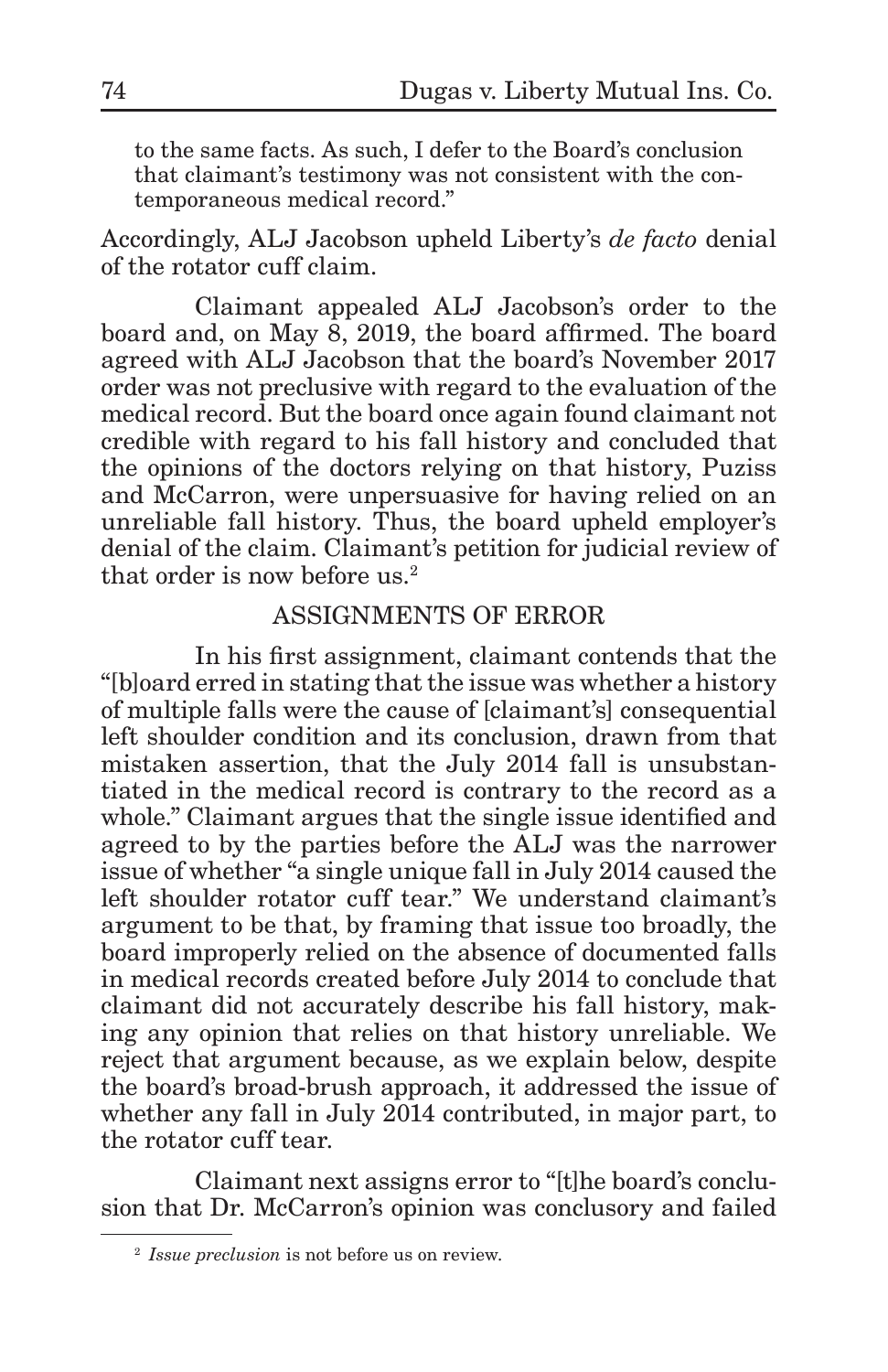to rebut the opinions of [Dewing and Toal]." Although not a properly framed assignment of error, we understand claimant to contend that the board's order thus lacks substantial evidence and reason. Employer contends that substantial evidence and reasoning support the board's finding that McCarron's opinion is unpersuasive based on his reliance on a fall history not supported by contemporaneous documentation in the medical records and because McCarron did not otherwise offer an explanation for how the hip injury caused claimant's rotator cuff tear. As discussed below, we agree with the employer.

## ANALYSIS

Generally, an injury is "compensable" if it arises "out of and in the course of employment under ORS 656.005(7)" when the "work is a material contributing cause of the injury." *Coleman v. SAIF*, 203 Or App 442, 446, 125 P3d 845 (2005). However, an injury "is not compensable as a consequence of a compensable injury unless the compensable injury is the major contributing cause of the consequential condition." ORS 656.005(7)(a)(A). Claimant has the burden to prove that a new medical condition exists and to prove that the accepted compensable injury is the major contributing cause of the new condition. *Jackson County v. Wehren*, 186 Or App 555, 559, 63 P3d 1233 (2003); *see also* ORS 656.266. Here, the rotator cuff tear is the new medical condition. No party disputes the existence of that shoulder condition. But claimant still bears the burden to prove that his work-related hip injury was the major contributing cause of the rotator cuff tear.

Where injuries are of "such a nature as to require skilled and professional persons to establish causation, expert medical evidence is necessary to meet the burden of proof." *Barnett v. SAIF*, 122 Or App 279, 282, 857 P2d 228 (1993). That burden is by a preponderance of the evidence, stated in terms of "reasonable medical probability." *See SAIF v. Gaffke*, 152 Or App 367, 371, 954 P2d 179 (1998) (expert medical opinion is required when the question of causation is a complex one). Determining whether expert testimony on the question of causation is required involves consideration of several factors: (1) whether the situation is complicated;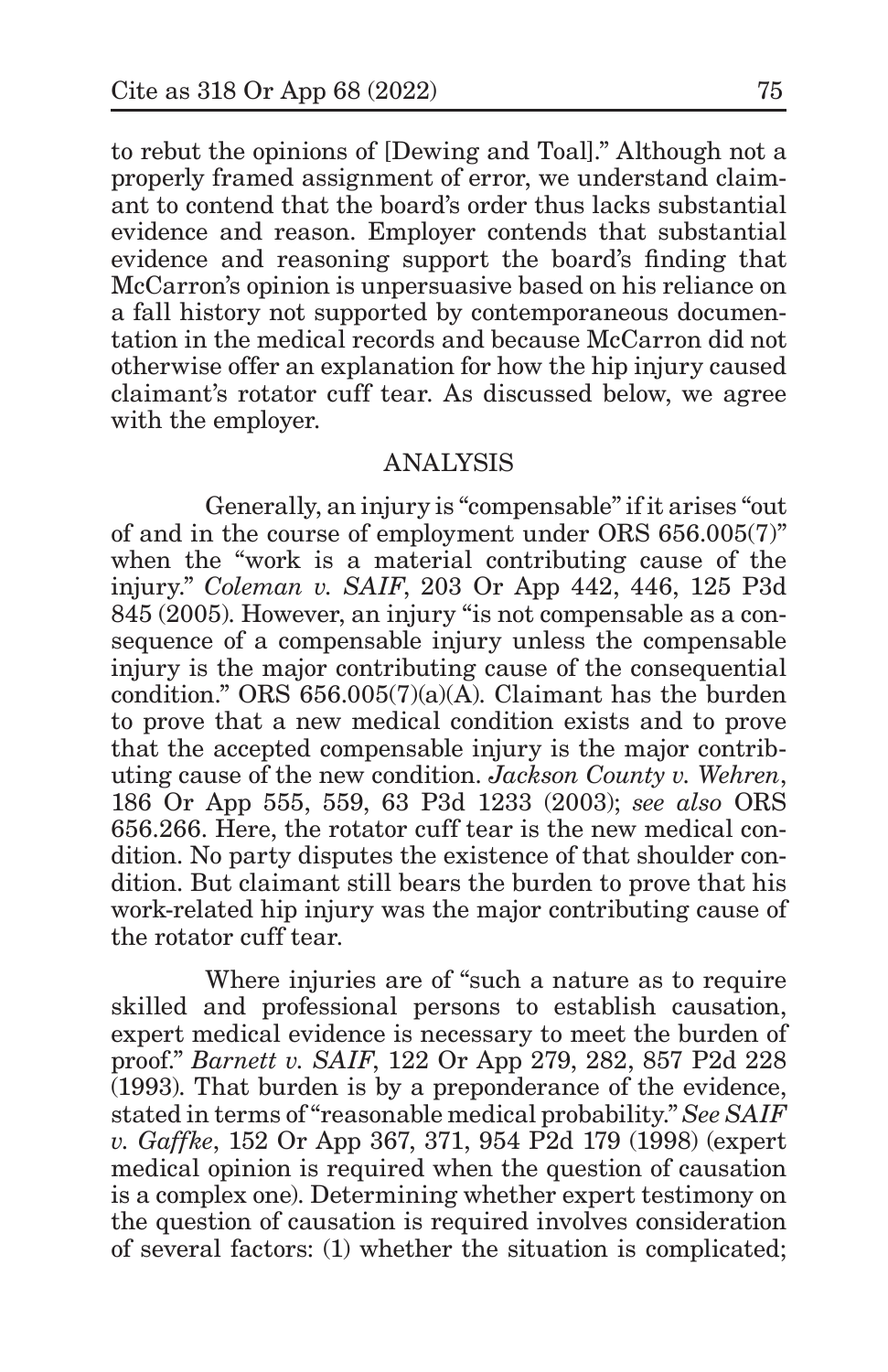(2) whether symptoms appear immediately; (3) whether the worker promptly reports the occurrence to a superior; (4) whether the worker previously was free from disability of the kind involved; and (5) whether there was any expert testimony that the alleged precipitating event could not have been the cause of the injury. *Barnett*, 122 Or App at 283.

The board, in its May 8, 2019, order on review, declared that, "*because of the disagreement between medical experts*, this claim presents a complex medical question that must be resolved by expert medical evidence." (Emphasis added.) But it is the complexity of a medical issue, not the fact that medical experts disagree, that makes a question complex or that determines the need for expert medical evidence to resolve the question. This case is medically complex, but not because the doctors disagree. It is medically complex because establishing the hip injury as the major contributing cause of the rotator cuff tear requires the ability to review and understand medical records, including notes and reports of clinical examinations, surgical procedures, and imaging studies, that document conditions diagnosed and treated by physicians over the course of a decade and to assess the medical interrelationship of those conditions, if any. Expert medical testimony is required to establish whether the hip injury was the major contributing cause of the rotator cuff tear.

Because the question of medical causation is complex, we review the board's order explaining its view and treatment of the proffered expert opinions guided by these principles:3 (a) to be persuasive, a medical opinion identifying the major contributing cause of a condition must evaluate how other potential causes might have contributed to the condition, *SAIF v. Willcutt*, 160 Or App 568, 574, 981 P2d 1288 (1999) (applying precept in consequential condition cases); (b) if there are conflicting medical opinions, the board will "place more emphasis on opinions that are well reasoned and based on the most complete relevant information," *Wehren*, 186 Or App at 559-60; (c) we review the

<sup>3</sup> *See SAIF v. Harrison*, 299 Or App 104, 112 n 3, 448 P3d 662 (2019) (explaining that the precepts governing combined condition cases and consequential condition cases are the same).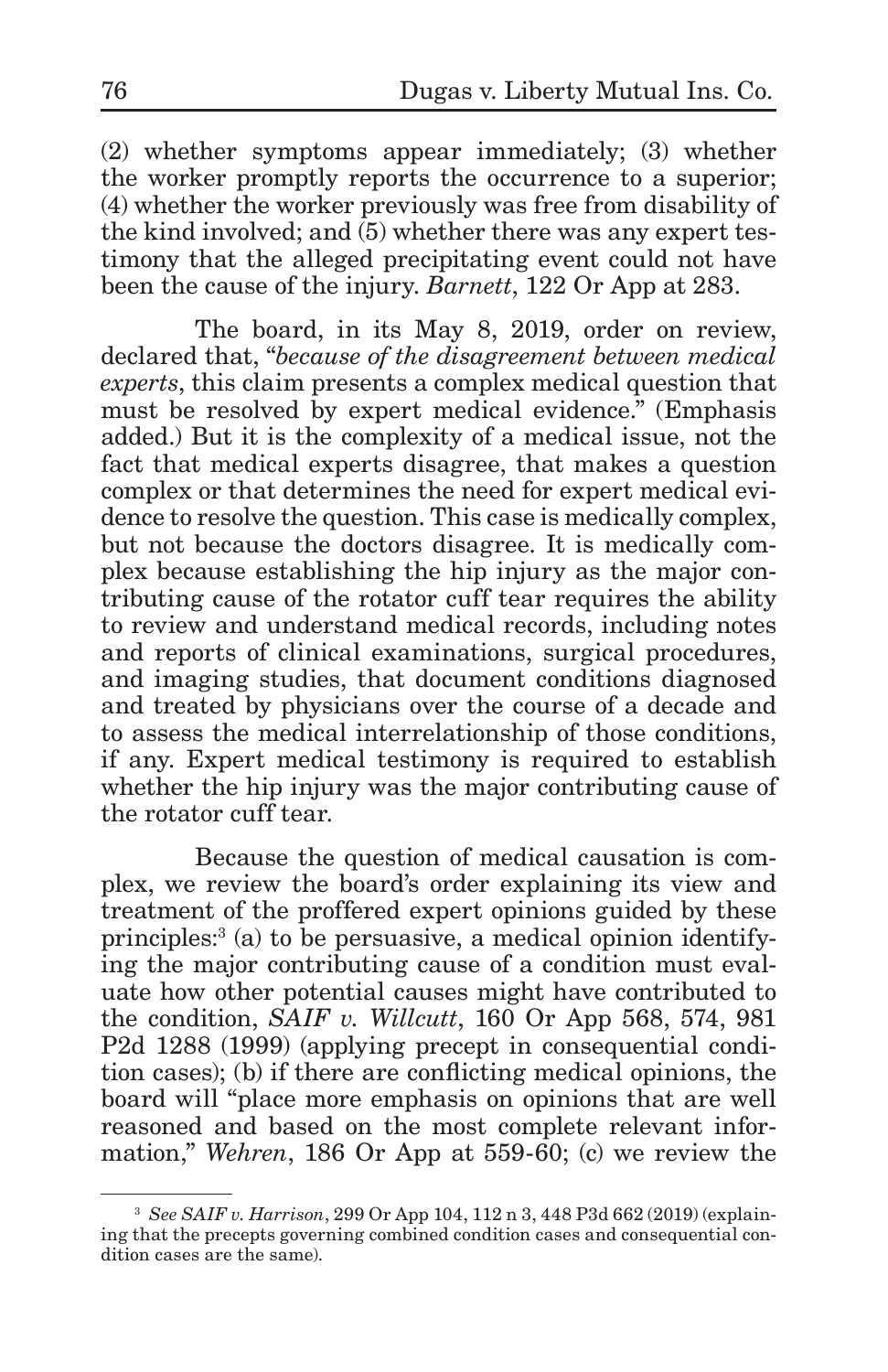board's findings concerning expert opinions for substantial evidence, ORS 183.482(8)(c); *id.*; and (d) if there are competing expert opinions on a medical issue, we will reverse the board's decision to rely on one opinion over the other "only when the credible evidence apparently weighs overwhelmingly in favor of one finding and the board finds the other without giving a persuasive explanation." *Id.* (quoting *Armstrong v. Asten-Hill Co.*, 90 Or App 200, 206, 752 P2d 312 (1988)). Consistent with those principles, and mindful that our role is not to second-guess the board, we assess the board's evaluation of the competing medical opinions to determine the reasonableness of the board's evaluation. *SAIF v. Pepperling*, 237 Or App 79, 85, 238 P3d 1013 (2010).

Ultimately, the board concluded that McCarron's opinion, like Puziss's opinion, was unreliable because it relied on claimant's unsubstantiated report that he had "experienced numerous falls." It, therefore, discounted those opinions and did not rely upon them in reaching its conclusions. The board explained that it had undertaken its own review of the medical records and concluded that the lack of contemporaneous documentation of falls in those records did not support claimant's testimony that he "sustained multiple falls." It thus found McCarron's and Puziss's opinions unreliable because they were based on "an unsubstantiated history" of falls. In other words, the board did not believe that claimant had fallen as he said he had. According to the board, the McCarron and Puziss opinions were, thus, based on the false premise that claimant fell, and the board disregarded those opinions and "placed more emphasis" on the opinions that it found to be based on the most complete information.

To be sure, the record contains evidence from which the board might have reached a different finding about whether claimant fell as he claimed he did. As claimant notes, his September 2014 email to Wagner documented a fall in July 2014. And also, as claimant argues, physicians do not chart everything their patients say to them. But those arguments go to the weight of the evidence that the factfinder may consider in resolving the question whether claimant fell and the circumstances of such fall or falls. The presence of documentation can corroborate that the